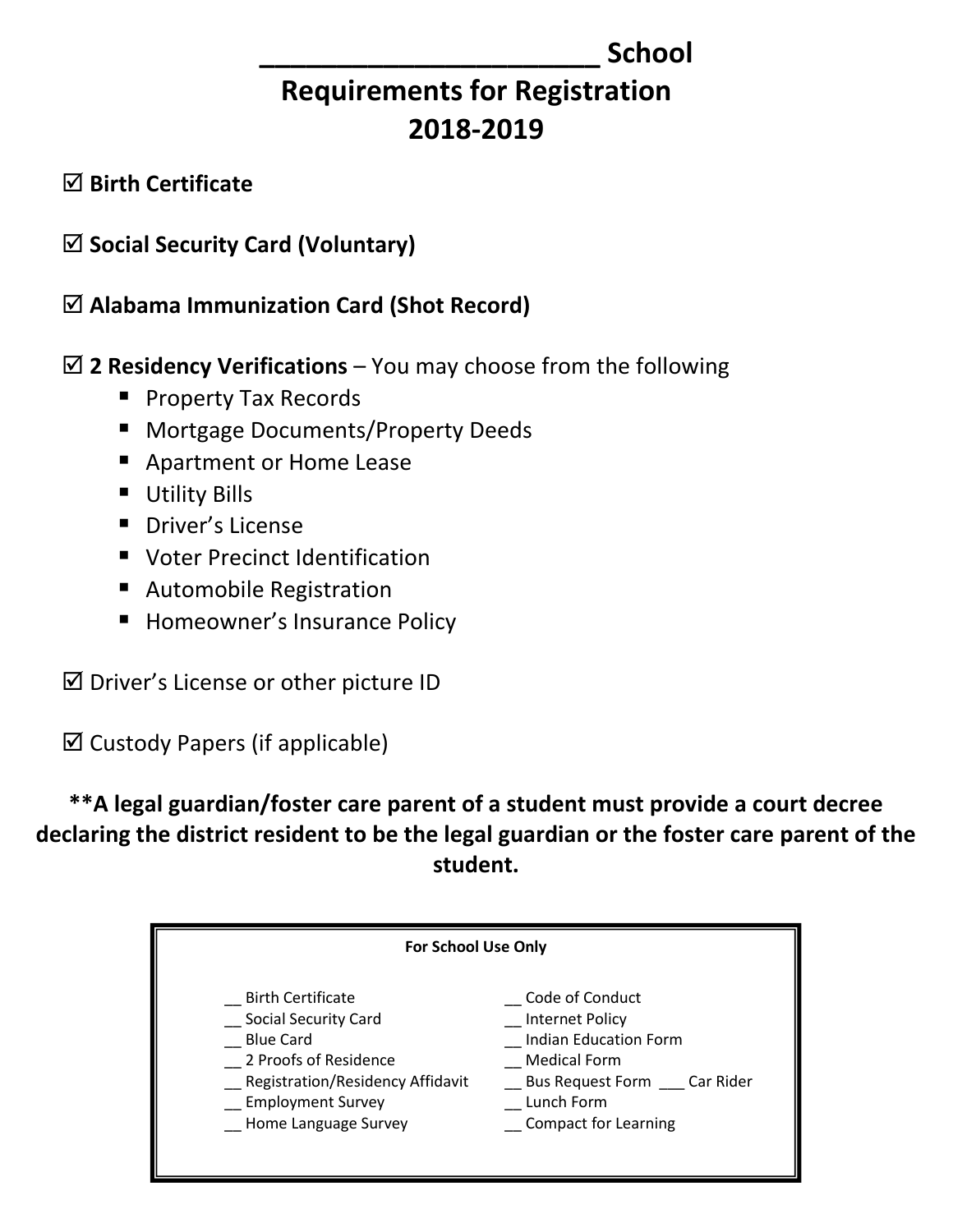### **2017-2018 PIKE COUNTY SCHOOLS / ALABAMA APPLICATION FOR STUDENT ENROLLMENT Must be completed by Parent/Legal Guardian Please Print**

| STUDENT LIVES WITH - Circle One: PARENTS MOTHER FATHER GUARDIAN: RELATION CONTROLL CONTROLLERGY |                                                              |                     |                             |
|-------------------------------------------------------------------------------------------------|--------------------------------------------------------------|---------------------|-----------------------------|
|                                                                                                 |                                                              |                     |                             |
| PARENT(S)/GUARDIAN (Verification shall be in accordance with local school board policy)         |                                                              |                     |                             |
|                                                                                                 |                                                              |                     |                             |
|                                                                                                 |                                                              |                     |                             |
|                                                                                                 |                                                              |                     |                             |
|                                                                                                 |                                                              |                     |                             |
|                                                                                                 |                                                              |                     |                             |
|                                                                                                 |                                                              |                     |                             |
|                                                                                                 |                                                              |                     |                             |
|                                                                                                 |                                                              |                     |                             |
| <b>EMERGENCY CONTACT: (PLEASE LIST NUMBERS OTHER THAN YOUR OWN)</b><br><b>EMERGENCY #1</b>      |                                                              | <b>EMERGENCY #2</b> |                             |
|                                                                                                 |                                                              |                     | CONTACT <b>Example 2018</b> |
|                                                                                                 |                                                              |                     |                             |
|                                                                                                 | THESE PEOPLE HAVE PERMISSION TO CHECK MY CHILD OUT OF SCHOOL |                     |                             |
|                                                                                                 | (In accordance to school system check-out procedures)        |                     |                             |
| 1.                                                                                              |                                                              |                     |                             |
| 2.                                                                                              |                                                              |                     |                             |
| 3.                                                                                              |                                                              |                     |                             |
|                                                                                                 |                                                              |                     |                             |

#### PARENT SIGNATURE:

**\*Disclosure of your child's Social Security Number (SSN) is voluntary. If you elect not to provide a SSN, a temporary identification number will be generated and utilized instead. Your child's SSN is being requested for use in conjunction with enrollment in school as provided in Ala. Admin. Code 290-3-1.02(2)(b)(2). It will be used as a means**  of identification in the statewide student management system.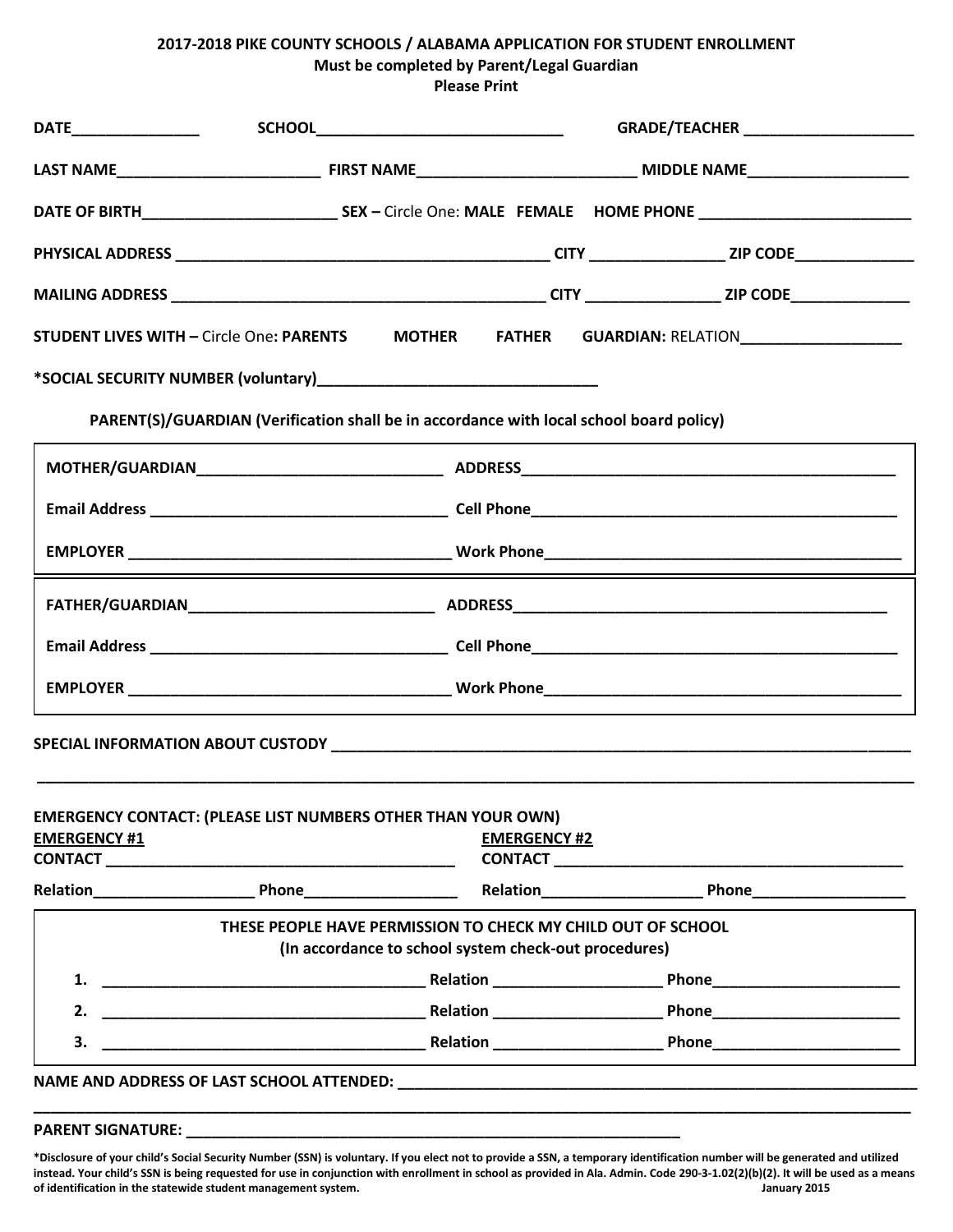|                                                           | <b>Ethnicity and Race</b>                                                                                                                                                                                                                                        |
|-----------------------------------------------------------|------------------------------------------------------------------------------------------------------------------------------------------------------------------------------------------------------------------------------------------------------------------|
|                                                           |                                                                                                                                                                                                                                                                  |
|                                                           |                                                                                                                                                                                                                                                                  |
|                                                           | Please answer BOTH Question 1 AND Question 2                                                                                                                                                                                                                     |
|                                                           | Question 1: Is this student Hispanic/Latino? CHOOSE ONLY ONE ETHNICITY:                                                                                                                                                                                          |
| $\Box$ NO, not Hispanic/Latino                            |                                                                                                                                                                                                                                                                  |
| Spanish Culture of origin, regardless of race.)           | <b>T</b> YES, Hispanic/Latino (A person of Cuban, Mexican, Puerto Rican, South or Central American, or other                                                                                                                                                     |
| student's race to be.                                     | *The above question is about ethnicity, not race. No matter what you selected above, please continue to<br>answer the following Question 2 by marking one or more boxes to indicate what you consider your                                                       |
| Question 2: What is the student's race? CHOOSE ONE ONLY   |                                                                                                                                                                                                                                                                  |
| community attachment.                                     | AMERICAN INDIAN OR ALASKA NATIVE. A person having origins in any of the original peoples of<br>North and South America (including Central America), and who maintains tribal affiliation or                                                                      |
|                                                           | ASIAN. A PERSON HAVING ORIGINS IN ANY OF THE ORIGINAL PEOPLES OF THE Far East, Southeast<br>Asia, or the Indian subcontinent including, for example, Cambodia, China, India, Japan, Korea,<br>Malaysia, Pakistan, the Philippine Islands, Thailand, and Vietnam. |
|                                                           | BLACK OR AFRICAN AMERICAN. A person having origins in any of the black racial groups of Africa.                                                                                                                                                                  |
| peoples of Hawaii, Guam, Samoa, or other Pacific Islands. | NATIVE HAWAIIAN OR OTHER PACIFIC ISLANDER. A person having origins in any of the original                                                                                                                                                                        |
| Africa.                                                   | WHITE. A person having origins in any of the original peoples of Europe, the Middle East, or North                                                                                                                                                               |
|                                                           | Office use only:                                                                                                                                                                                                                                                 |
| Ethnicity - Choose only one:                              | Race - Choose one ONLY:                                                                                                                                                                                                                                          |
| NOT Hispanic/Latino                                       | American Indian or Alaska Native<br>Asian                                                                                                                                                                                                                        |
| Hispanic/Latino                                           | <b>Black or African American</b><br>Native Hawaiian or Other Pacific Islander<br>White                                                                                                                                                                           |
|                                                           |                                                                                                                                                                                                                                                                  |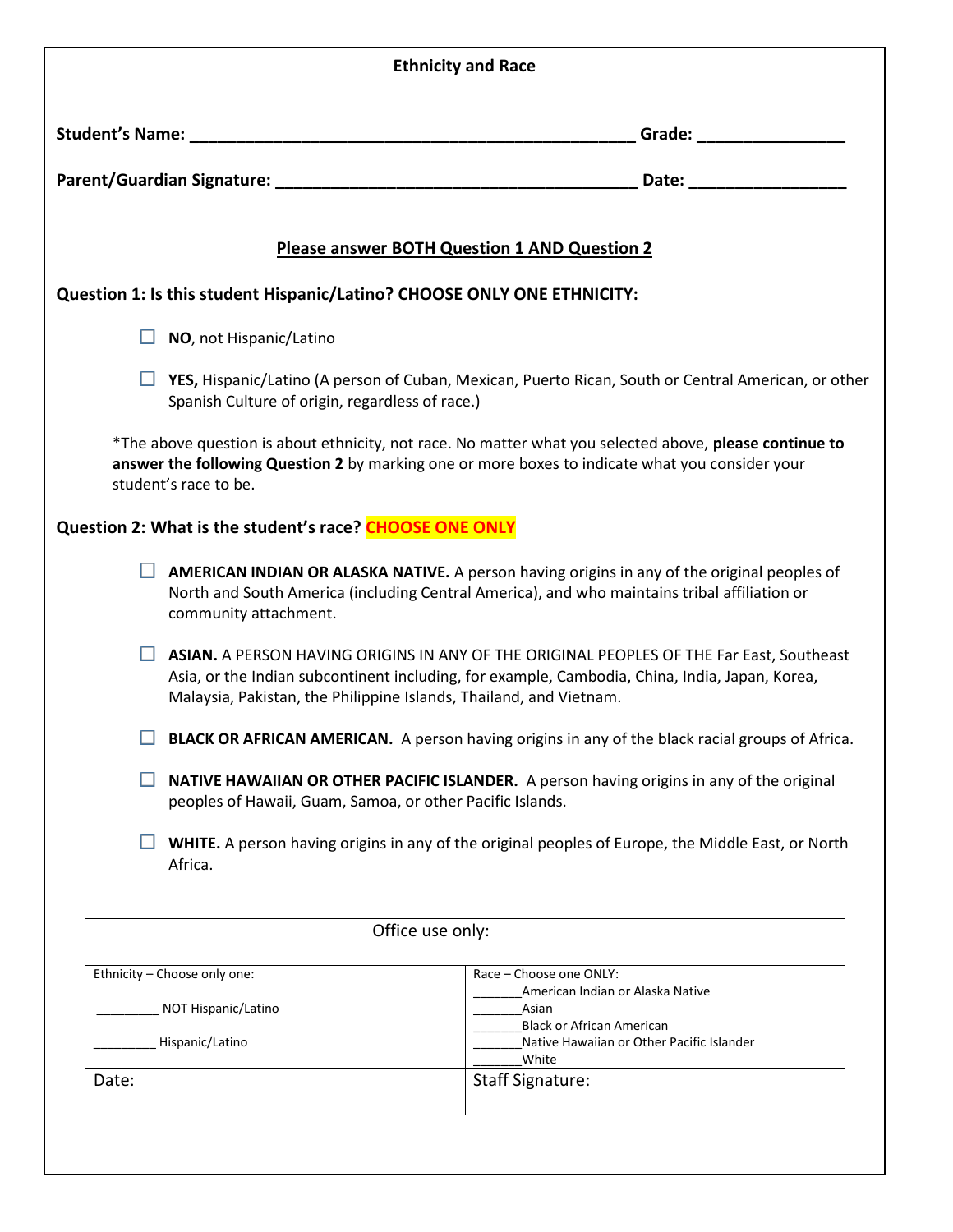## **Additional Requested Information:**

| MILITARY |
|----------|
|          |
|          |

|    | Student connected to an Active Duty Military family                                                                |                          |     | Circle One:                                    | <b>YES</b>             | <b>NO</b>       |                                                                                                                            |
|----|--------------------------------------------------------------------------------------------------------------------|--------------------------|-----|------------------------------------------------|------------------------|-----------------|----------------------------------------------------------------------------------------------------------------------------|
|    | Student connected to a Guard or Reserve Military family                                                            |                          |     | Circle One:                                    | YES                    | <b>NO</b>       |                                                                                                                            |
|    | <b>PRESCHOOL</b>                                                                                                   |                          |     |                                                |                        |                 |                                                                                                                            |
|    | Head Start - Circle One: YES                                                                                       | <b>NO</b>                |     | First Class Funded Preschool - Circle One: YES |                        |                 | <b>NO</b>                                                                                                                  |
|    | Center-Based Child Care - Circle One: YES                                                                          |                          | NO. | Home Based Child Care - Circle One: YES        |                        |                 | <b>NO</b>                                                                                                                  |
|    | Home Visitation Program - Circle One: YES                                                                          |                          | NO  | Other Preschool - Circle One: YES              |                        | NO              |                                                                                                                            |
|    | No Preschool - Check if no Preschool                                                                               |                          |     | Special Education Funded - Circle One: YES     |                        |                 | <b>NO</b>                                                                                                                  |
|    | <b>SPECIAL SERVICES INFORMATION:</b><br>Did your child receive Special Services at a previous school?              |                          |     |                                                |                        | Circle one: YES | NO.                                                                                                                        |
|    | Has your child been previously enrolled in any Pike County School? If so, please CIRCLE one of the following:      |                          |     |                                                |                        |                 |                                                                                                                            |
|    | <b>Banks School</b>                                                                                                | <b>Goshen Elementary</b> |     | Goshen High                                    | Pike County Elementary |                 | Pike County High                                                                                                           |
|    | To better insure the health of your child, we are requesting the following medical history:                        |                          |     |                                                |                        |                 |                                                                                                                            |
|    | 1. List all current or past medical problems. Include any broken bone(s), surgery(ies) heart problems, or seizure. |                          |     |                                                |                        |                 |                                                                                                                            |
| 2. |                                                                                                                    |                          |     |                                                |                        |                 | Has your child ever had a physical education or sports related injury? If yes, please explain and list any restrictions to |
| 3. | Does your child take any medication(s)? Please list all prescriptive and non-prescriptive drugs he/she takes.      |                          |     |                                                |                        |                 |                                                                                                                            |
|    |                                                                                                                    |                          |     |                                                |                        |                 |                                                                                                                            |
| 5. | Please include any additional information you feel would be helpful to the school nurse and/other                  |                          |     |                                                |                        |                 |                                                                                                                            |
| 6. | service for emergency aid.                                                                                         |                          |     | ___________________________No                  |                        |                 | If necessary, the school nurse and/other school personnel have permission to refer my child to the hospital/ambulance      |
| 7. | Is your child covered under a health insurance policy? _____ Yes _____ No                                          |                          |     |                                                |                        |                 |                                                                                                                            |
|    |                                                                                                                    |                          |     |                                                |                        |                 |                                                                                                                            |
|    | All information stated is true and correct to the best of my knowledge.                                            |                          |     |                                                |                        |                 |                                                                                                                            |

\_\_\_\_\_\_\_\_\_\_\_\_\_\_\_\_\_\_\_\_\_\_\_\_\_\_\_\_\_\_\_\_\_\_\_\_\_\_\_\_\_\_\_\_\_ \_\_\_\_\_\_\_\_\_\_\_\_\_\_\_\_\_\_\_\_\_\_\_\_\_\_\_\_\_\_\_\_\_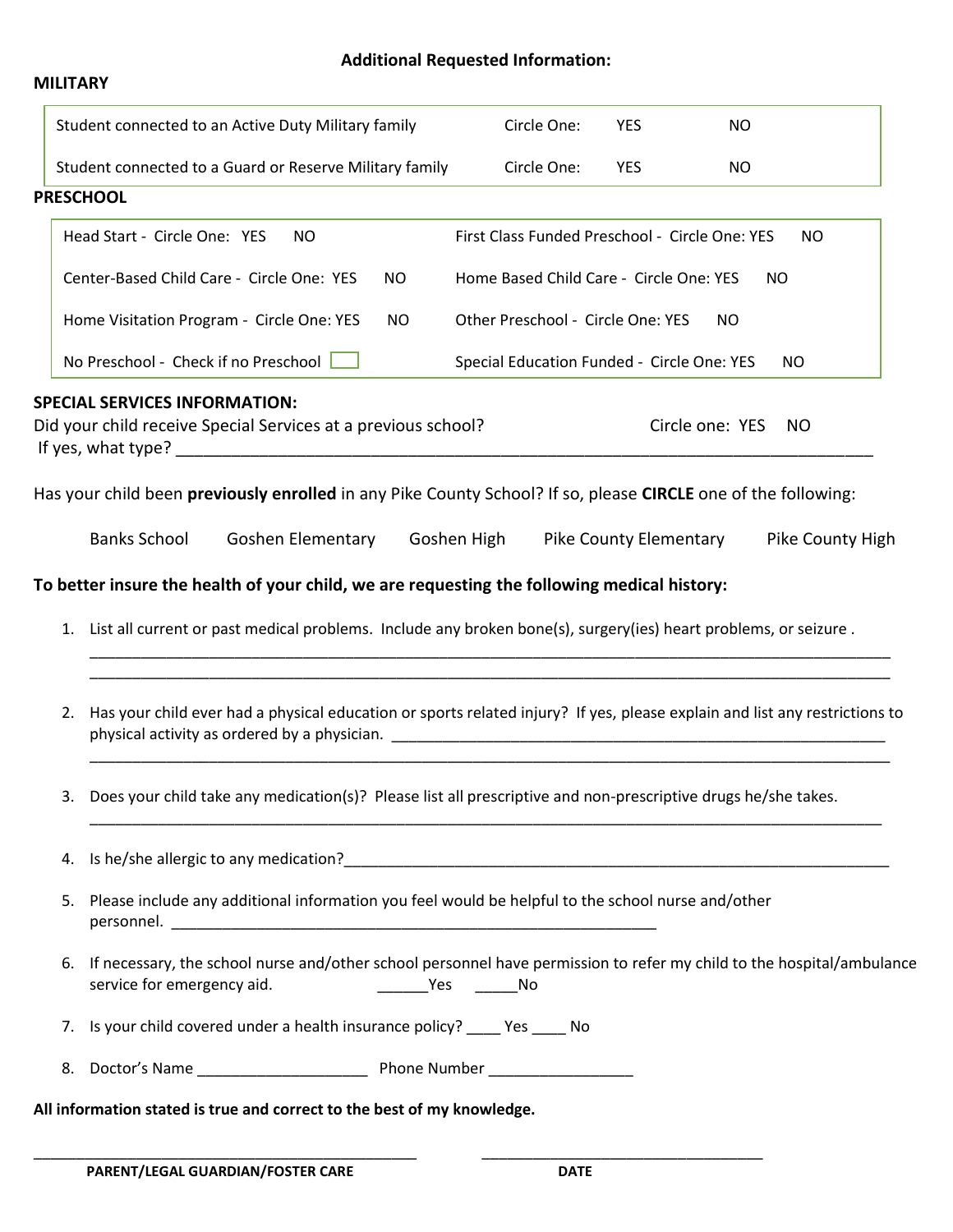### **Pike County Schools STUDENT RESIDENCY QUESTIONAIRE 2018-2019**

This questionnaire is intended to address requirements of the McKinney-Vento Act (Title X, Part C of the No Child Left Behind Act). Your answers help to determine residency status and assist in meeting the needs of the student.

|  | <b>Student Name:</b> | Grade <sup>.</sup> | school: |  |
|--|----------------------|--------------------|---------|--|
|--|----------------------|--------------------|---------|--|

**1) At present, where does the student spend the night? Check one response in either Section A or B below:**

| <b>Section A</b>                                                                                                                                             | <b>Section B</b>                                                                        |
|--------------------------------------------------------------------------------------------------------------------------------------------------------------|-----------------------------------------------------------------------------------------|
| Response                                                                                                                                                     | Response                                                                                |
| In a shelter; emergency or transitional housing designed to<br>□<br>provide temporary living accommodations.                                                 | $\Box$ The choices in Section A do not apply.                                           |
| $\Box$ In a motel/hotel, structure, car, RV, park, campsite, or similar<br>setting due to lack of alternative accommodations.                                | Please sign here:                                                                       |
| $\Box$ With more than one family in a house (doubled up), mobile<br>home, or apartment due to loss of housing, economic hardship,<br>or a similar condition. |                                                                                         |
| $\Box$ With an adult, family member, or friend (other than parent or<br>guardian) due to loss of housing, economic hardship, or a similar<br>condition.      | If you checked this section, you do not need to<br>complete the remainder of this form. |
| $\Box$ Awaiting foster care placement or in temporary foster settings<br>awaiting permanent placement.                                                       |                                                                                         |
| Displaced by a natural disaster (tornado, hurricane,<br>□<br>earthquake, etc.                                                                                |                                                                                         |
| Continue: If you checked a box in Section A, also complete #2<br>below.                                                                                      |                                                                                         |

#### **2) The student lives with (check one box):**

- **□ 1 parent**
- **□ 2 parents**
- **□ 1 parent and another adult**
- **□ a relative, friend(s) or other adult(s)**
- **□ alone with no adults**
- **□ an adult who is not the parent or the legal guardian**

| Parent/Legal Guardian Signature | Date |
|---------------------------------|------|
|                                 |      |
|                                 |      |

**Office Use Only:**

| Meets McKinney-Vento Act Definition Yes |  | $N$ o $\_\_$ | Approved/Disapproved Date |  |  |
|-----------------------------------------|--|--------------|---------------------------|--|--|
|-----------------------------------------|--|--------------|---------------------------|--|--|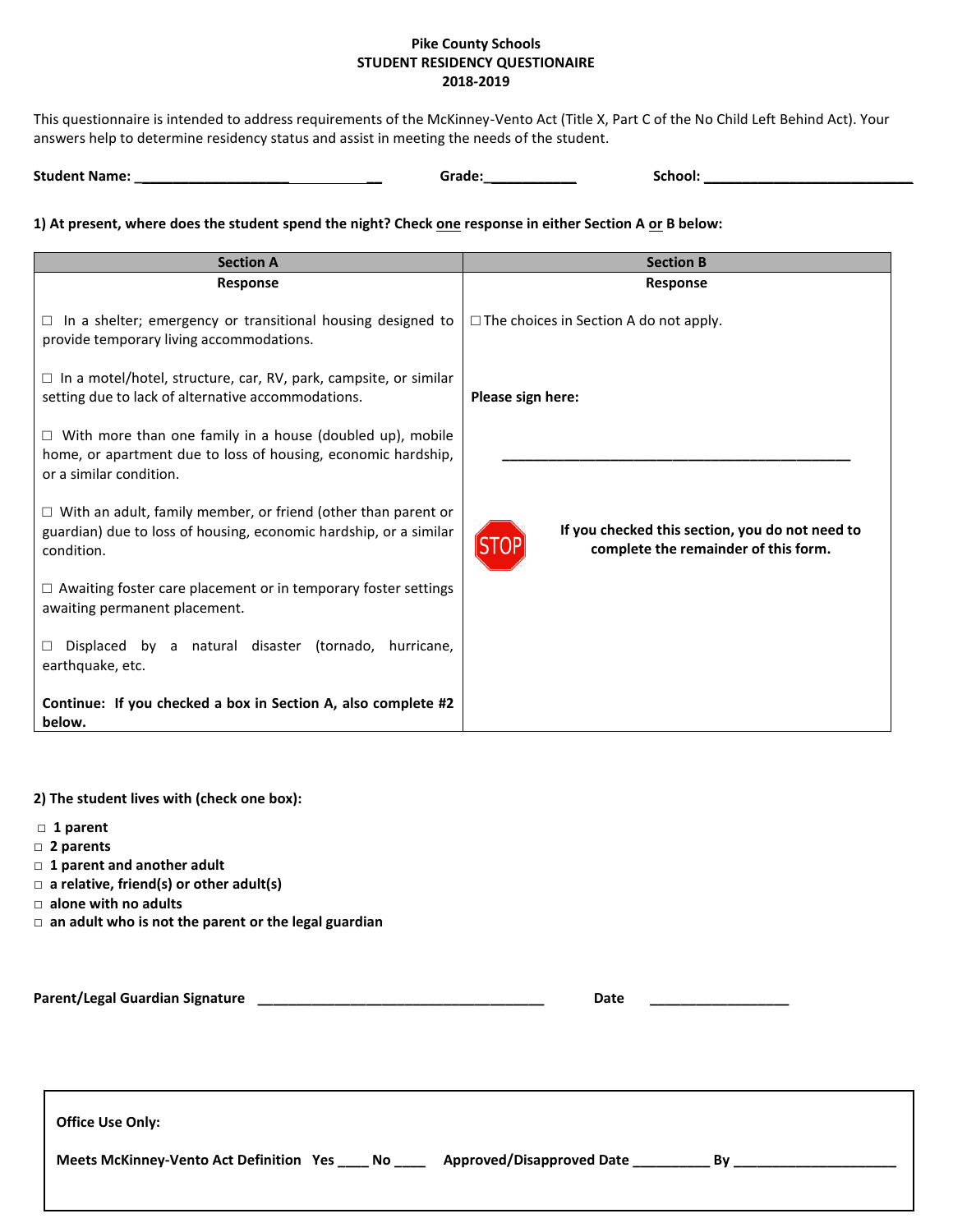### **Pike County Schools Preschool Survey 2018-2019**

## **Please indicate your child's preschool experience below.**

|                                              | E911 Address |                                                                                        |      |                                                                   |  |
|----------------------------------------------|--------------|----------------------------------------------------------------------------------------|------|-------------------------------------------------------------------|--|
|                                              | City         | State                                                                                  |      | Zip Code                                                          |  |
|                                              |              | Phone Number: ________________________(Cell) __________________________________(Other) |      |                                                                   |  |
| School Child is Zoned for: Please circle one |              |                                                                                        |      |                                                                   |  |
| <b>Banks</b>                                 |              | <b>Goshen Elementary</b>                                                               |      | <b>Pike County Elementary</b>                                     |  |
|                                              |              | <b>Preschool Types</b>                                                                 |      |                                                                   |  |
| <b>Check One Choice</b>                      |              | <b>Type of Preschool</b>                                                               |      | <b>Definition</b>                                                 |  |
|                                              |              | <b>Early Head Start or</b>                                                             | Head | <b>Federally funded income based</b>                              |  |
|                                              |              | <b>Start</b>                                                                           |      | program for 3-5 year olds provided                                |  |
|                                              |              |                                                                                        |      | through local agencies.                                           |  |
|                                              |              | <b>State Funded Preschool</b>                                                          |      | Programs funded by AL Dept. of                                    |  |
|                                              |              |                                                                                        |      | School Readiness. Full day service.                               |  |
|                                              |              | <b>Center Based Childcare</b>                                                          |      | Daycare with a variety of ages that                               |  |
|                                              |              | Program                                                                                |      | are supervised in a group setting.                                |  |
|                                              |              |                                                                                        |      | Full-time care, year round. 12 or                                 |  |
|                                              |              |                                                                                        |      | more children.                                                    |  |
|                                              |              | <b>Home Based Childcare</b>                                                            |      | Home based child care providers                                   |  |
|                                              |              |                                                                                        |      | are licensed to care for no more                                  |  |
|                                              |              |                                                                                        |      | than 6 children or two adults and                                 |  |
|                                              |              |                                                                                        |      | 12 children. In home child care at                                |  |
|                                              |              |                                                                                        |      | your residence is part of this                                    |  |
|                                              |              |                                                                                        |      | category.                                                         |  |
|                                              |              | <b>Home Visiting Program</b>                                                           |      | Ex: Home Instruction for Parents of                               |  |
|                                              |              |                                                                                        |      | Preschool Youngsters (HIPPY),                                     |  |
|                                              |              |                                                                                        |      | Parents as Teachers (PAT), Nurse                                  |  |
|                                              |              |                                                                                        |      | <b>Family Partnership (NFP). Programs</b>                         |  |
|                                              |              |                                                                                        |      | where a trained home visitor                                      |  |
|                                              |              |                                                                                        |      | provides assistance and support for                               |  |
| <b>Please List Name:</b>                     |              | <b>Another Preschool Program</b>                                                       |      | families in the family home.<br>Any other preschool (school based |  |
|                                              |              |                                                                                        |      | Title 1, or locally funded preschool,                             |  |
|                                              |              |                                                                                        |      | part-time preschool, Mother's Day                                 |  |
|                                              |              |                                                                                        |      | $Out$ )                                                           |  |
|                                              |              | <b>No Preschool Experience</b>                                                         |      | Taken care of at home by relative                                 |  |
|                                              |              |                                                                                        |      |                                                                   |  |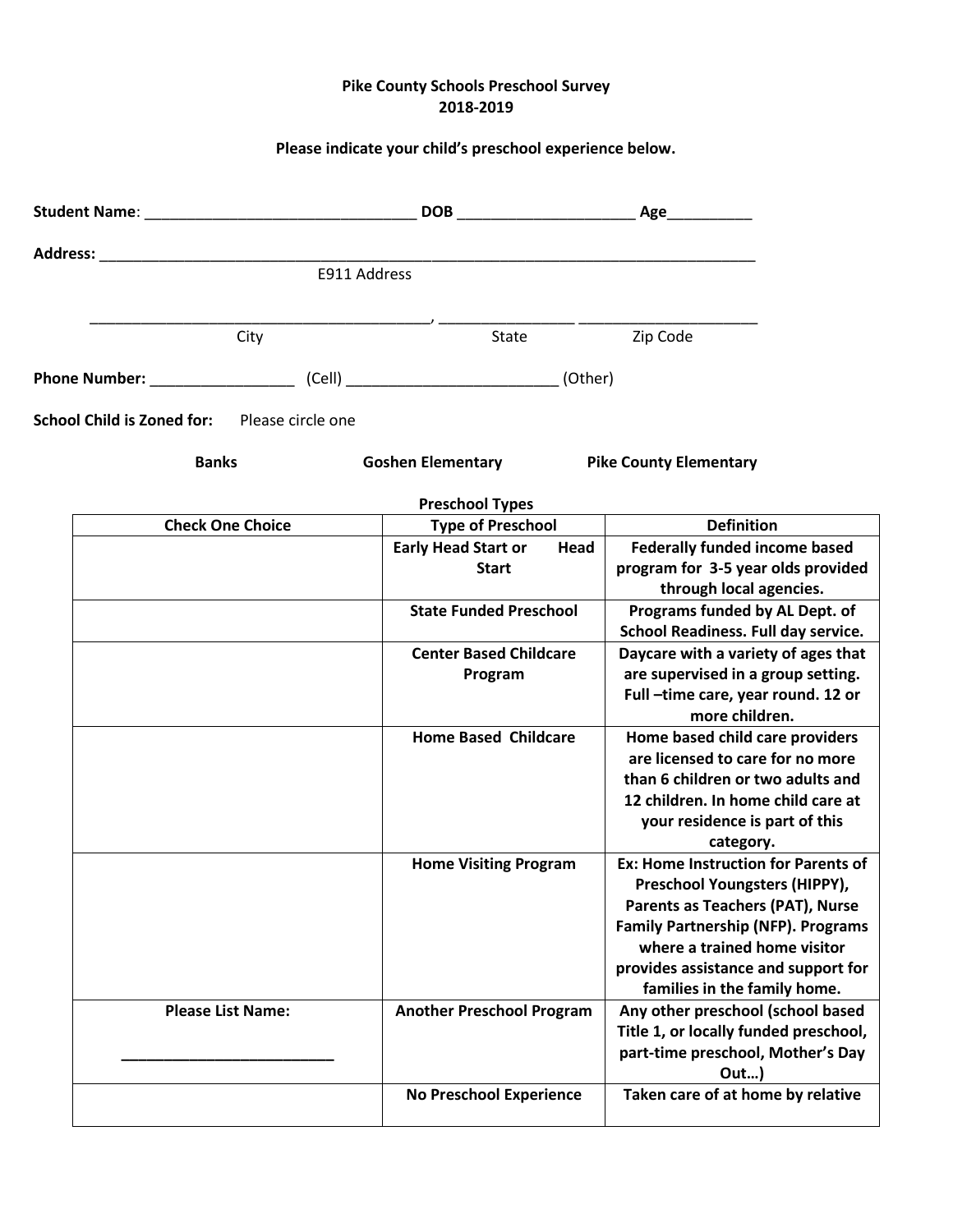### **STATE OF ALABAMA COUNTY OF PIKE**

## **RESIDENCY AFFIDAVIT**

| I,<br>PARENT/LEGAL GUARDIAN NAME | $\frac{1}{\sqrt{1-\frac{1}{2}}}\sum_{n=1}^{\infty}$ AM THE                                                                                                                                                         | <b>PARENT/LEGAL GUARDIAN TYPE</b> | OF    |
|----------------------------------|--------------------------------------------------------------------------------------------------------------------------------------------------------------------------------------------------------------------|-----------------------------------|-------|
| <b>CHILD'S FULL NAME</b>         | $\_$ , WHO IS ATTENDING $\_$                                                                                                                                                                                       | SCHOOL ATTENDING IN GRADE         | Grade |
|                                  | DO HEREBY CERTIFY, THAT OUR RESIDENCE AND DOMICILE IS PRESENTLY WITHIN THE COUNTY LIMITS OF PIKE COUNTY;<br>THAT WE HAVE OUR PERMANENT ADDRESS IN THE COUNTY LIMITS OF PIKE COUNTY, ALABAMA; AND THAT SAID         |                                   |       |
| PERMANENT ADDRESS IS:            |                                                                                                                                                                                                                    |                                   |       |
|                                  | I FURTHER CERTIFY, UNDER PENALTY OF PERJURY, THAT MY CHILD SPENDS WEEKDAYS, WEEKNIGHTS, AND WEEKENDS AT<br>THE ABOVE PERMANENT ADDRESS, AND THAT I HAVE NOTIFIED THE PIKE COUNTY SCHOOL SYSTEM IF MY CHILD SPENDS  |                                   |       |
|                                  | THE NIGHT DURING THE WEEK OR WEEKENDS OUTSIDE OF PIKE COUNTY WITH ANY REGULARITY. I UNDERSTAND THAT                                                                                                                |                                   |       |
|                                  | THE PURPOSE OF THIS AFFIDAVIT STATING THE CORRECT ADDRESS IS TO INDUCE THE PIKE COUNTY BOARD OF EDUCATION<br>TO ALLOW MY/OUR CHILD TO ATTEND THE PUBLIC SCHOOLS IN THE COUNTY OF PIKE. I FURTHER CONSENT AND AGREE |                                   |       |
|                                  | THAT THE PIKE COUNTY BOARD OF EDUCATION SHALL HAVE THE RIGHT TO VERIFY THIS AFFIDAVIT AS TO OUR RESIDENCE                                                                                                          |                                   |       |
|                                  | AND THAT THIS AFFIDAVIT MAY BE SUBMITTED TO A FEDERAL COURT OR OTHER AUTHORITY AS PROOF OF OUR<br>RESIDENCE. I CONSENT TO THE USE OF THIS AFFIDAVIT BY THE PIKE COUNTY BOARD OF EDUCATION AS PROOF OF OUR          |                                   |       |
|                                  | RESIDENCE. I UNDERSTAND FULLY AND COMPLETELY THAT THE EXECUTION OF A FALSE AFFIDAVIT WILL RESULT IN THE<br>REMOVAL OF MY/OUR CHIILD FROM SCHOOL ROLLS. I FURTHER HEREBY AGREE THAT IF THERE IS ANY CHANGE          |                                   |       |
|                                  | WHATSOEVER IN MY RESIDENCE OR THE RESIDENCE OF THE ABOVE NAMED CHILD, I WILL NOTIFY THE PIKE COUNTY<br>BOARD OF EDUCATION IMMEDIATELY AND WILL SIGN A NEW AFFIDAVIT STATING THE CORRECT RESIDENCE.                 |                                   |       |

**\_\_\_\_\_\_\_\_\_\_\_\_\_\_\_\_\_\_\_\_\_\_\_\_\_\_\_\_\_\_\_\_\_\_\_\_\_\_\_\_\_\_\_\_ \_\_\_\_\_\_\_\_\_\_\_\_\_\_\_\_\_\_\_\_\_\_\_\_\_\_\_\_\_\_**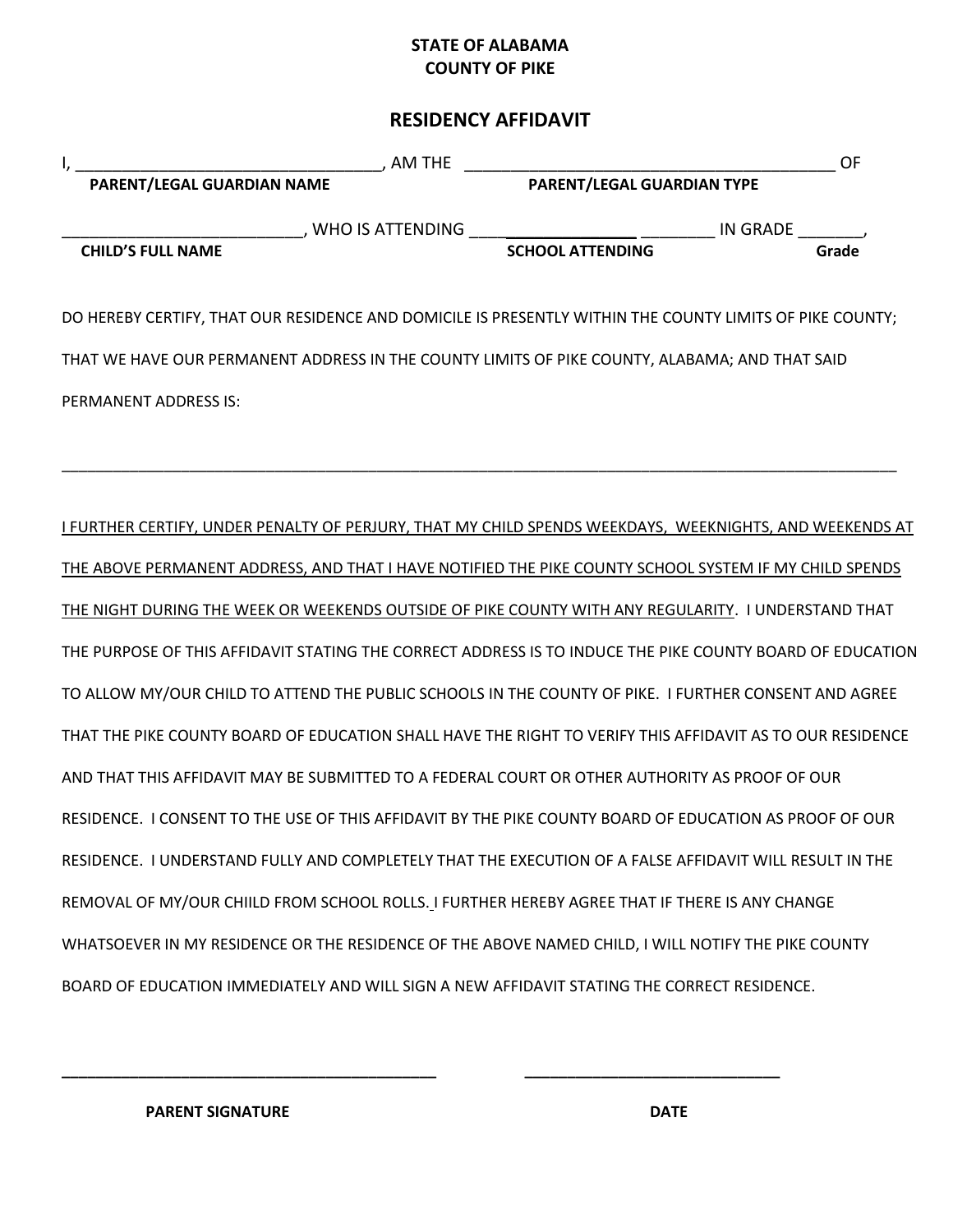## **PIKE COUNTY SCHOOL SYSTEM RESIDENCE VERIFICATION FORM**

| SCHOOL STUDENT ATTENDS ________________________________GRADE____________________                                                                                                                                                            |                                                                                                                                                                                                                                                                                          |  |
|---------------------------------------------------------------------------------------------------------------------------------------------------------------------------------------------------------------------------------------------|------------------------------------------------------------------------------------------------------------------------------------------------------------------------------------------------------------------------------------------------------------------------------------------|--|
| IF STUDENT LIVES WITH SOMEONE OTHER THAN PARENTS OR LEGAL GUARDIAN, PLEASE GIVE NAME                                                                                                                                                        |                                                                                                                                                                                                                                                                                          |  |
| <b>Street or Box Number</b>                                                                                                                                                                                                                 |                                                                                                                                                                                                                                                                                          |  |
|                                                                                                                                                                                                                                             |                                                                                                                                                                                                                                                                                          |  |
| GIVE NARRATIVE DESCRIPTION OF WHERE STUDENT LIVES (Use landmarks such as county road numbers, mileage from<br>intersections or crossroads, distance from well-known buildings, places, or things such as stores, churches, or water tanks). |                                                                                                                                                                                                                                                                                          |  |
|                                                                                                                                                                                                                                             |                                                                                                                                                                                                                                                                                          |  |
|                                                                                                                                                                                                                                             | TO VERIFY ADDRESS, ATTACH COPIES OF TWO (2) OF THE FOLLOWING DOCUMENTS:                                                                                                                                                                                                                  |  |
| 1. Property tax records<br>2. Apartment or home lease<br>3. Driver's license<br>4. Automobile registration<br>5. Initial utility bill statement verifying start<br>of service                                                               | 6. Mortgage documents or property deed<br>7. Utility (electric, gas, telephone) bills<br>8. Voter precinct identification<br>9. Homeowners insurance policy<br>10. For legal guardians of students, the court<br>decree declaring you to be the legal<br><b>Guardian of the student.</b> |  |

### **AFFIDAVIT OF PARENT OR GUARDIAN OF STUDENT:**

**By my signature affixed below, I hereby solemnly swear (or affirm) that all information provided on this form is a true and correct statement of the residence of the student herein named to the best of my knowledge.**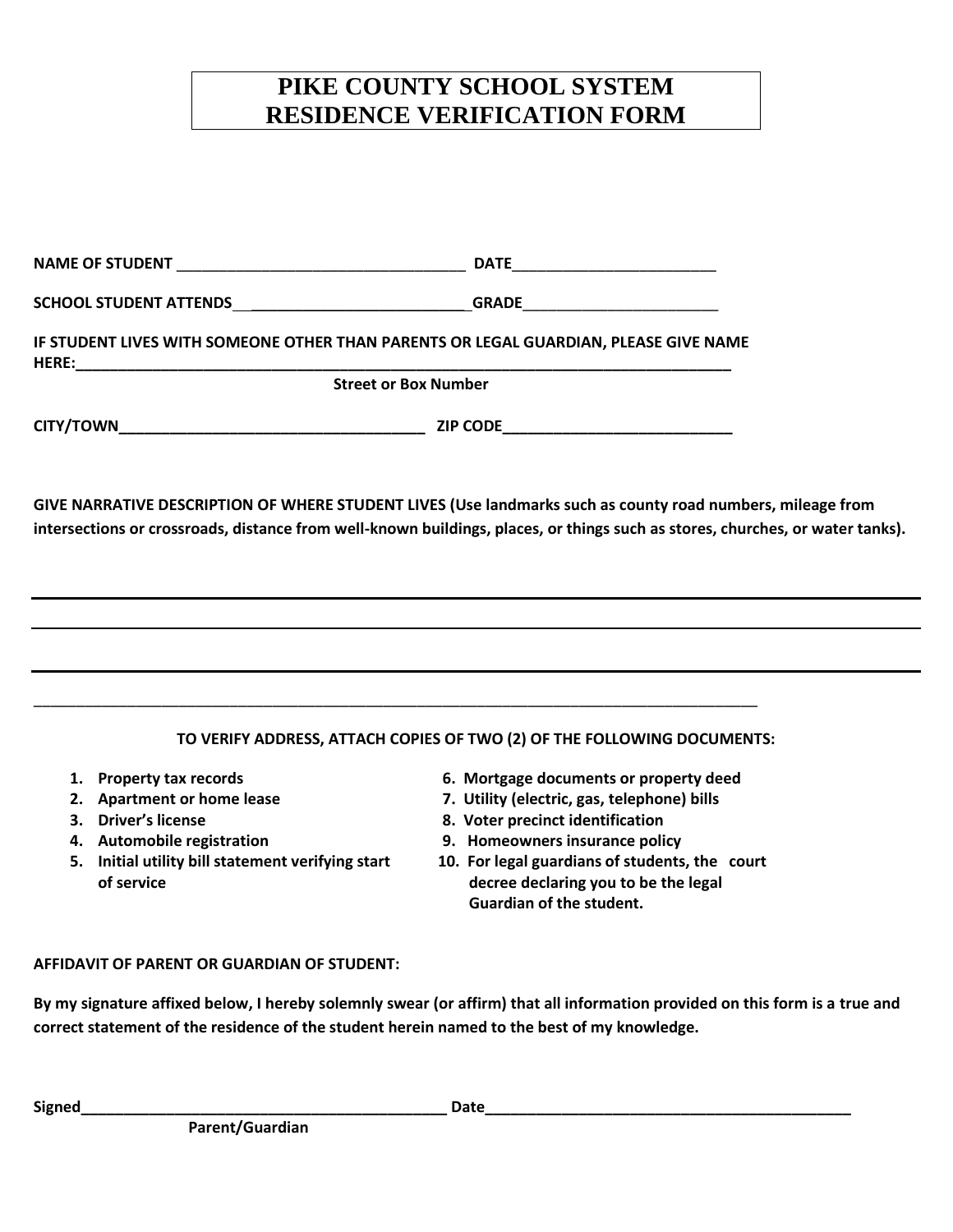## **ALABAMA STATE DEPARTMENT OF EDUCATION EMPLOYMENT SURVEY**

# SCHOOL SYSTEM: **Pike County Schools** SCHOOL YEAR: **2018-2019** SCHOOL: \_\_\_\_\_\_\_\_\_\_\_\_\_\_\_\_\_\_\_\_\_\_\_\_\_\_ Dear Parents or Guardians; Please, complete the following survey. The results of this survey will be used to determine if you are possibly eligible for the Migrant Education Program. Student Name: \_\_\_\_\_\_\_\_\_\_\_\_\_\_\_\_\_\_\_\_\_\_\_\_\_\_\_\_\_\_\_\_\_\_\_\_\_\_\_\_\_\_\_\_\_\_\_\_\_\_\_\_\_ Name of Parent or Guardian: \_\_\_\_\_\_\_\_\_\_\_\_\_\_\_\_\_\_\_\_\_\_\_\_\_\_\_\_\_\_\_\_\_\_\_\_\_\_\_\_\_\_ Address:

1. Have you moved during the last 3 years **to work or to seek work** even if it was for a short period of time? **YES \_\_\_\_\_ NO \_\_\_\_** 

2. Are you or your spouse **working or have you worked** in an activity directly related to some of the following? Please, check (**√**) all applicable:

Telephone Number: \_\_\_\_\_\_\_\_\_\_\_\_\_\_\_\_\_\_\_\_\_\_\_\_\_\_\_\_\_\_\_\_\_\_\_\_\_\_\_\_\_\_\_\_\_\_\_\_\_

- $\Box$  The production or process of harvests, milk products, poultry farms, poultry plants, cattle farms
- $\Box$  Fruit farms
- $\Box$  The cultivation or cutting of trees
- $\Box$  Work in nurseries or sod farms
- $\Box$  Fish or shrimp farms
- □ Worm farms
- □ Catching or processing sea food (shrimp, oysters, crabs, fish, etc......)

3. From what city, state or country did you come from? \_\_\_\_\_\_\_\_\_\_\_\_\_\_\_\_\_\_\_\_\_\_\_\_\_

 $\overline{\phantom{a}}$  ,  $\overline{\phantom{a}}$  ,  $\overline{\phantom{a}}$  ,  $\overline{\phantom{a}}$  ,  $\overline{\phantom{a}}$  ,  $\overline{\phantom{a}}$  ,  $\overline{\phantom{a}}$  ,  $\overline{\phantom{a}}$  ,  $\overline{\phantom{a}}$  ,  $\overline{\phantom{a}}$  ,  $\overline{\phantom{a}}$  ,  $\overline{\phantom{a}}$  ,  $\overline{\phantom{a}}$  ,  $\overline{\phantom{a}}$  ,  $\overline{\phantom{a}}$  ,  $\overline{\phantom{a}}$ 

 $\overline{\phantom{a}}$  ,  $\overline{\phantom{a}}$  ,  $\overline{\phantom{a}}$  ,  $\overline{\phantom{a}}$  ,  $\overline{\phantom{a}}$  ,  $\overline{\phantom{a}}$  ,  $\overline{\phantom{a}}$  ,  $\overline{\phantom{a}}$  ,  $\overline{\phantom{a}}$  ,  $\overline{\phantom{a}}$  ,  $\overline{\phantom{a}}$  ,  $\overline{\phantom{a}}$  ,  $\overline{\phantom{a}}$  ,  $\overline{\phantom{a}}$  ,  $\overline{\phantom{a}}$  ,  $\overline{\phantom{a}}$ 

4. What type of work did you or your spouse do before coming here?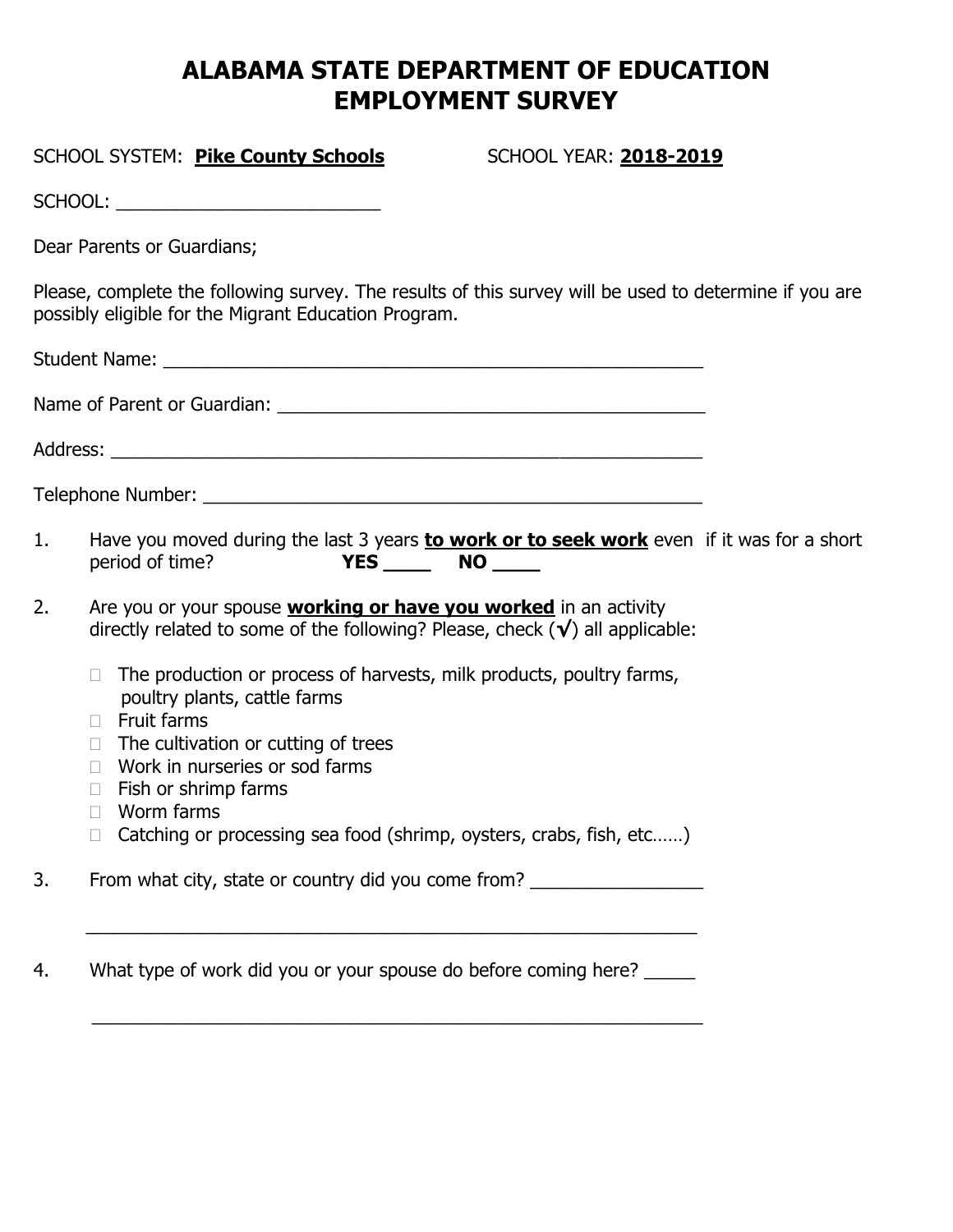# **SECRETARIA DE EDUCACION DEL ESTADO DE ALABAMA ENCUESTA DE EMPLEO**

|    | Estimado Padre o Guardián,                                                                                                                                                                                          |                                                                                                                                                                                           |
|----|---------------------------------------------------------------------------------------------------------------------------------------------------------------------------------------------------------------------|-------------------------------------------------------------------------------------------------------------------------------------------------------------------------------------------|
|    |                                                                                                                                                                                                                     | Por favor de completar la siguiente encuesta. Los resultados de ésta encuesta serán usados<br>para determinar si son posiblemente elegibles para el Programa de Educación para Migrantes. |
|    |                                                                                                                                                                                                                     |                                                                                                                                                                                           |
|    |                                                                                                                                                                                                                     |                                                                                                                                                                                           |
|    |                                                                                                                                                                                                                     |                                                                                                                                                                                           |
|    |                                                                                                                                                                                                                     |                                                                                                                                                                                           |
|    | aunque haya sido por un tiempo corto?                                                                                                                                                                               | 1. ¿Se ha mudado usted en los últimos tres años <b>para trabajar o buscar trabajo</b><br>$SI$ MO $\_\_$                                                                                   |
| 2. | ¿Usted o su cónyugue trabajan o han trabajado en una actividad<br>$(\sqrt{})$ los aplicables:                                                                                                                       | directamente relacionada a algunas de las siguientes? Por favor de marcar                                                                                                                 |
|    | ganado.<br>Huertas de frutas.<br>La cultivación o corte de árboles.<br>$\Box$<br>□ Trabajo en Invernaderos o granjas de Césped<br>Granjas de pescados o camarones<br>$\Box$<br>$\Box$ Granjas de gusanos<br>$etc$ ) | La producción o proceso de cosechas, productos de lechería, aves, polleras o<br>La pesca o proceso de mariscos (camarones, ostiones, cangrejos, pescados,                                 |
| 3. |                                                                                                                                                                                                                     |                                                                                                                                                                                           |
| 4. |                                                                                                                                                                                                                     | ¿Qué tipo de trabajo hizo usted o su cónyugue antes de mudarse aquí?                                                                                                                      |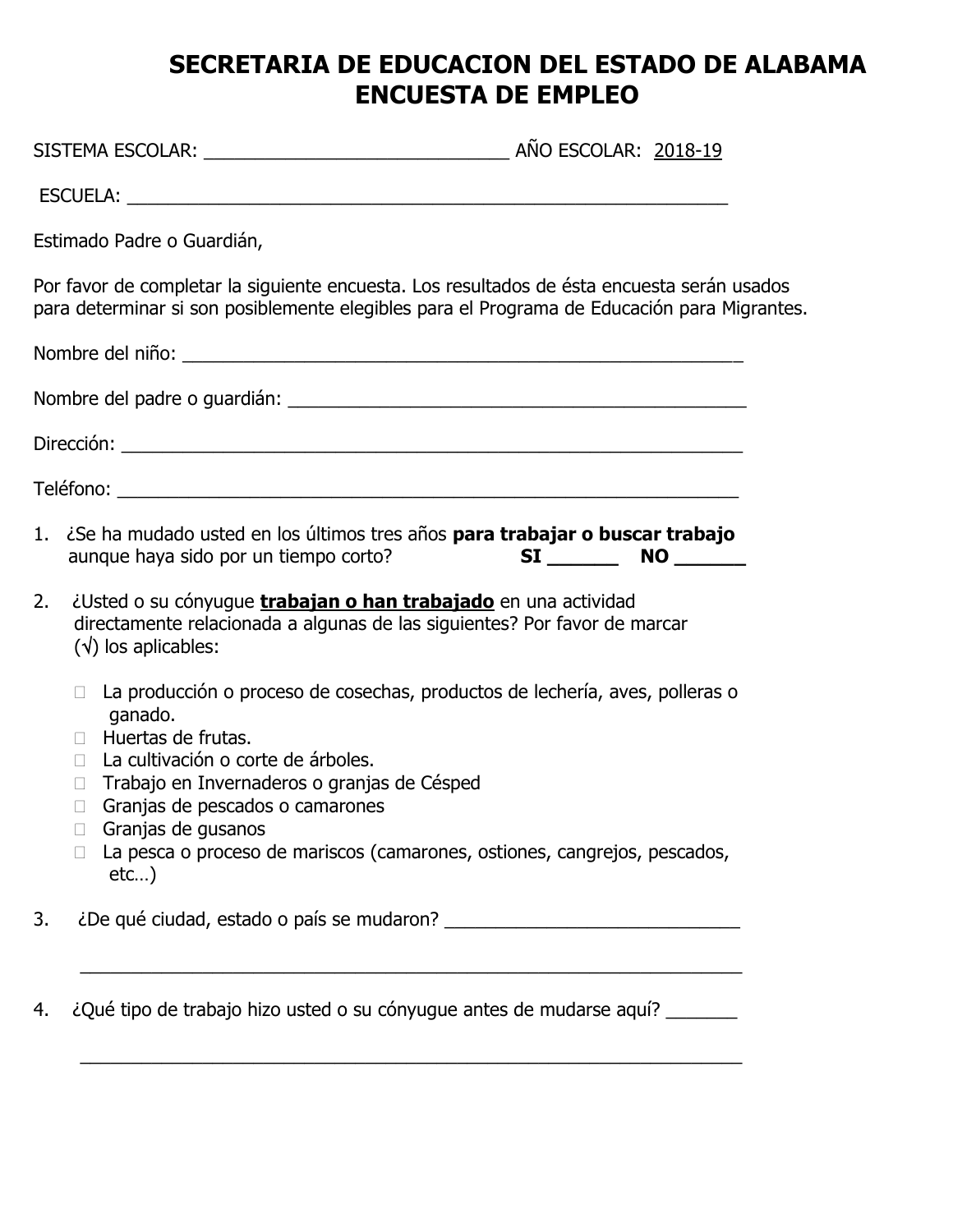## **Pike County Use Agreement for Internet and Other Electronic Resources**

The Pike County School District recognizes the value of computer and other electronic resources to improve student learning and enhance the administration and operation of its schools. To this end, the Pike County Board of Education encourages the responsible use of computers; computer networks, including the Internet; and other electronic resources in support of the mission and goals of the Pike County School District and its schools.

Because the Internet is an unregulated, worldwide vehicle for communication, information available to staff and students is impossible to control. Therefore, the Pike County Board of Education adopts this policy governing the voluntary use of electronic resources and the Internet in order to provide guidance to individuals and groups obtaining access to these resources on Pike County School District-owned equipment or through Pike County School District-affiliated organizations.

### *Pike County School District Rights and Responsibilities*

It is the policy of the Pike County School District to maintain an environment that promotes ethical and responsible conduct in all online network activities by staff and students. It shall be a violation of this policy for any employee, student, or other individual to engage in any activity that does not conform to the established purpose and general rules and policies of the network. Within this general policy, the Pike County School District recognizes its legal and ethical obligation to protect the well-being of students in its charge. To this end, the Pike County School District retains the following rights and recognizes the following obligations:

- 1. To log network use and to monitor fileserver space utilization by users, and assume no responsibility or liability for files deleted due to violation of fileserver space allotments.
- 2. To remove a user account on the network.
- 3. To monitor the use of online activities. This may include real-time monitoring of network activity and/or maintaining a log of Internet activity for later review.
- 4. To provide internal and external controls as appropriate and feasible. Such controls shall include the right to determine who will have access to Pike County School District-owned equipment and, specifically, to exclude those who do not abide by the Pike County School District's acceptable use policy or other policies governing the use of school facilities, equipment, and materials. Pike County School District reserves the right to restrict online destinations through software or other means.
- 5. To provide guidelines and make reasonable efforts to train staff and students in acceptable use and policies governing online communications.
- 6. To the extent practical, technology protection measures (or "internet filters") shall be used to block or filter Internet (or other forms of electronic communications) access to inappropriate information. Specifically, as required by the Children's Internet Protection Act, blocking shall be applied to visual depictions of material deemed (1) obscene, (2) child pornography, or (3) any material deemed harmful to minors.
- 7. Provide for the education of students regarding appropriate online behavior including interacting with other individuals on social networking websites and in chat rooms, and regarding cyberbullying awareness and response.

### *Staff Responsibilities*

- 1. Staff members who supervise students, control electronic equipment, or otherwise have occasion to observe student use of said equipment online shall make reasonable efforts to monitor the use of this equipment to assure that it conforms to the mission and goals of the Pike County School District.
- 2. Staff should make reasonable efforts to become familiar with the Internet and its use so that effective monitoring, instruction, and assistance may be achieved.
- 3. Staff members will provide for the education of students regarding online behavior including interacting with other individuals on social networking websites and in chat rooms, and regarding cyberbullying awareness and response.

### *User Responsibilities*

Use of the electronic media provided by the Pike County School District is a privilege that offers a wealth of information and resources for research. Where it is available, this resource is offered to staff, students, and other patrons at no cost. In order to maintain the privilege, users agree to learn and comply with all of the provisions of this policy.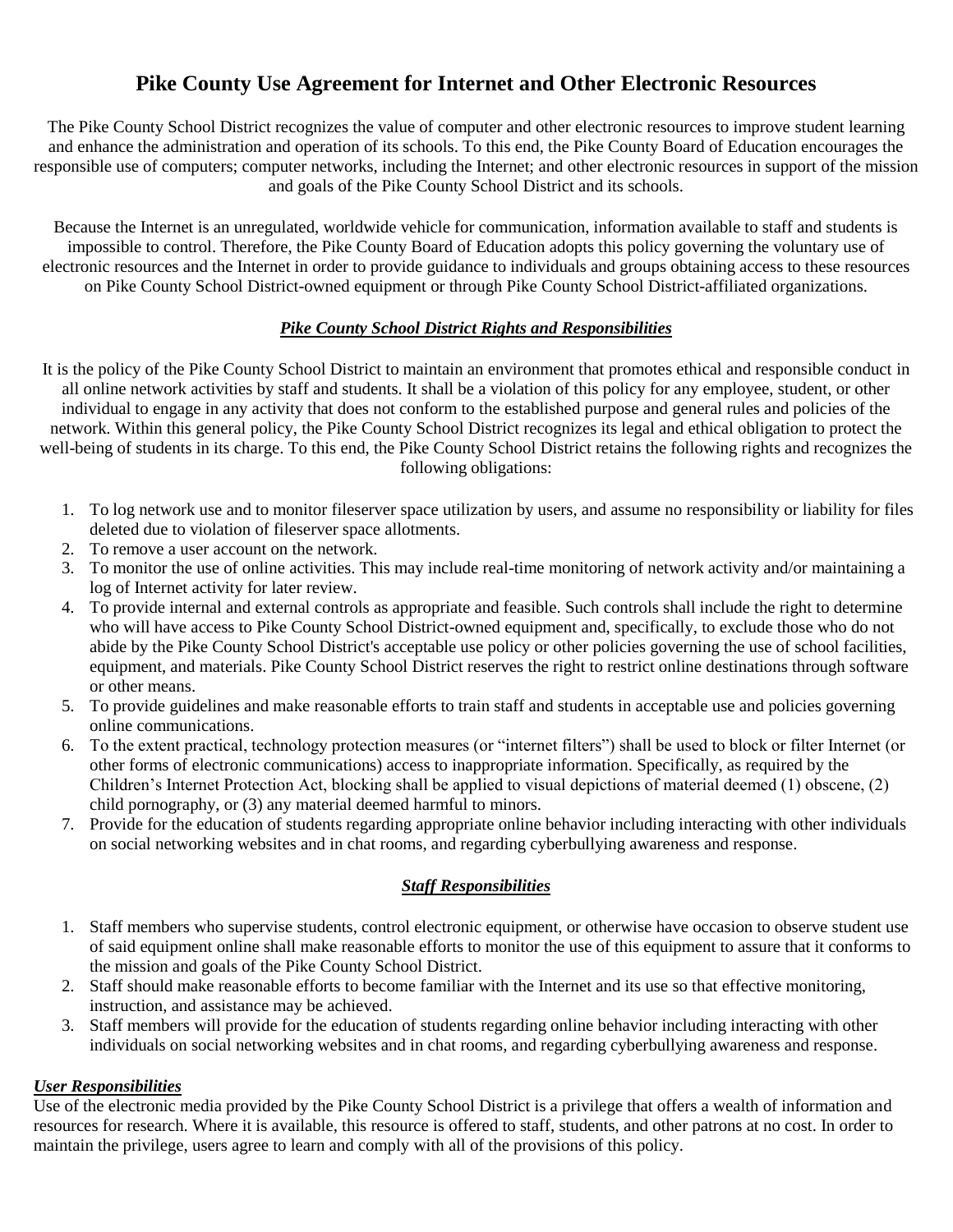### *Acceptable Use*

- 1. All use of the Internet must be in support of educational and research objectives consistent with the mission and objectives of the Pike County School District.
- 2. Proper codes of conduct in electronic communication must be used. In news groups, giving out personal information is inappropriate. When using any electronic communication extreme caution must always be taken in revealing any information of a personal nature.
- 3. Network accounts are to be used only by the authorized owner of the account for the authorized purpose.
- 4. All communications and information accessible via the network should be assumed to be private property.
- 5. Faculty and student email will be monitored and maintained, and files will be deleted from the personal mail directories to avoid excessive use of fileserver hard-disk space.
- 6. Exhibit exemplary behavior on the network as a representative of your school and community. Be polite!
- 7. From time to time, the Pike County School District will make determinations on whether specific uses of the network are consistent with the acceptable use practice.

### **Unacceptable Use**

- 1. Giving out personal information about another person, including home address and phone number, is strictly prohibited.
- 2. Any use of the network for commercial or for-profit purposes is prohibited.
- 3. Excessive use of the network for personal business shall be cause for disciplinary action.
- 4. Any use of the network for product advertisement or political lobbying is prohibited.
- 5. Users shall not intentionally seek information on, obtain copies of, or modify files, other data, or passwords belonging to other users, or misrepresent other users on the network.
- 6. No use of the network shall serve to disrupt the use of the network by others. Hardware and/or software shall not be destroyed, modified, or abused in any way.
- 7. Malicious use of the network to develop programs that harass other users or infiltrate a computer or computing system and/or damage the software components of a computer or computing system is prohibited.
- 8. Hate mail, chain letters, harassment, discriminatory remarks, and other antisocial behaviors are prohibited on the network.
- 9. The unauthorized installation of any software, including shareware and freeware, for use on Pike County School District computers is prohibited.
- 10. Use of the network to access or process pornographic material, inappropriate text files or files dangerous to the integrity of the local area network is prohibited.
- 11. Participating in "hacking" activities or any form of unauthorized access to other computers, networks, or information systems.
- 12. The Pike County School District network may not be used for downloading entertainment software or other files not related to the mission and objectives of the Pike County School District for transfer to a user's home computer, personal computer, or other media. This prohibition pertains to freeware, shareware, copyrighted commercial and noncommercial software, and all other forms of software and files not directly related to the instructional and administrative purposes of the Pike County School District.
- 13. Downloading, copying, otherwise duplicating, and/or distributing copyrighted materials without the specific written permission of the copyright owner is prohibited, except that duplication and/or distribution of materials for educational purposes is permitted when such duplication and/or distribution would fall within the Fair Use Doctrine of the United States Copyright Law (Title 17, USC).
- 14. Use of the network for any unlawful purpose is prohibited.
- 15. Use of profanity, obscenity, racist terms, or other language that may be offensive to another user is prohibited.
- 16. Playing games is prohibited unless specifically authorized by a teacher for instructional purposes.
- 17. Establishing network or Internet connections to live communications, including voice and/or video (relay chat), is prohibited unless specifically authorized by the system administrator.

### *Disclaimer*

- 1. Pursuant to the Electronic Communications Privacy Act of 1986 (18 USC 2510 et seq.), notice is hereby given that there are no facilities provided by this system for sending or receiving private or confidential electronic communications. System administrators have access to all mail and will monitor messages. Messages relating to or in support of illegal activities will be reported to the appropriate authorities.
- 2. Any violation of this policy will subject the violator to disciplinary action, which shall include, but shall not be limited to, any disciplinary action authorized under the entire range of discipline provided for the Student Code of Conduct and the Pike County Board of Education Policy Manual and; in addition, prohibition of further use of the Internet by the violator.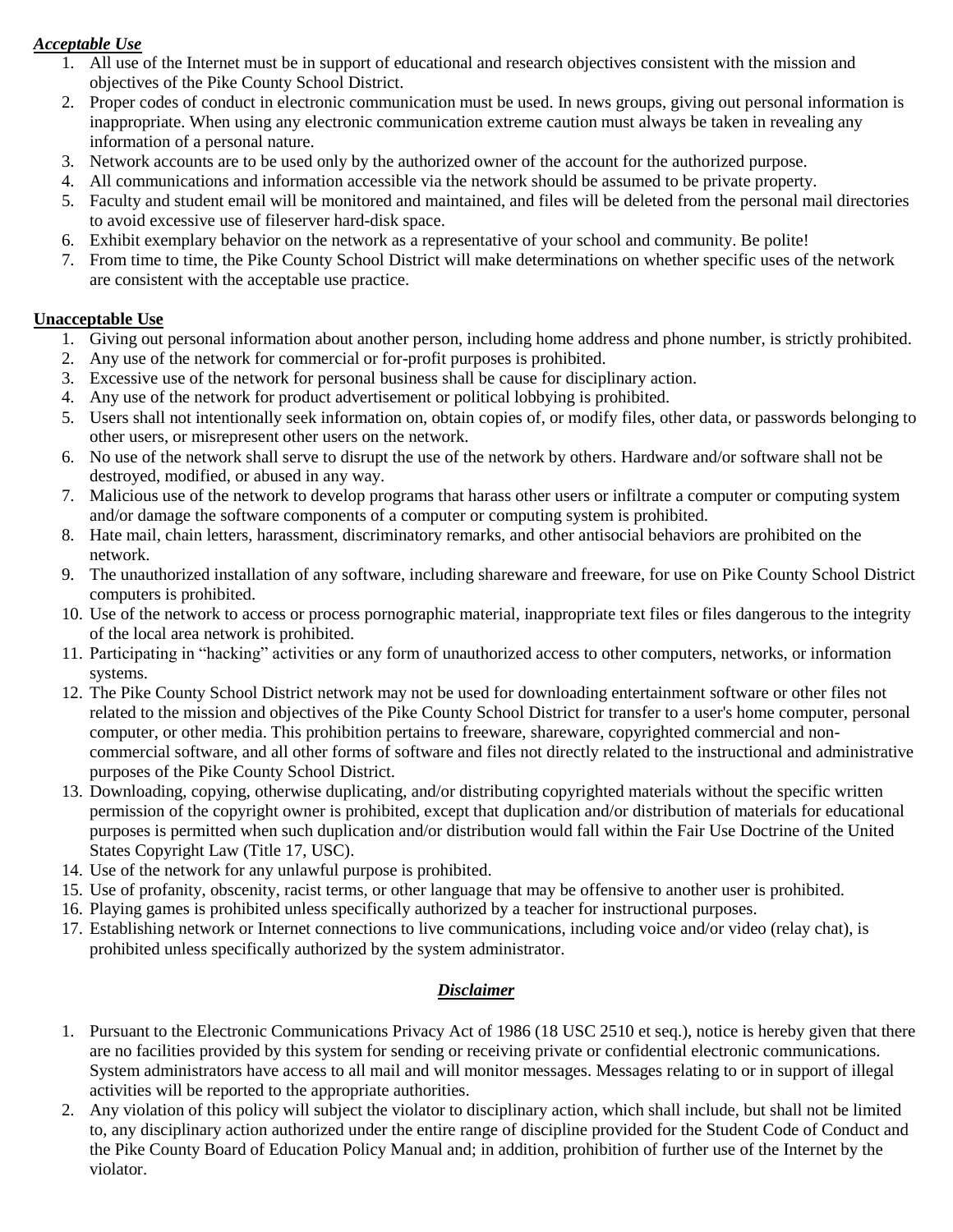# **Pike County School Internet Acceptable Usage Contract**

\_\_\_\_\_\_\_\_\_\_\_\_\_\_\_\_\_\_\_\_\_\_\_\_\_\_\_\_\_\_\_\_\_\_ \_\_\_\_\_\_\_\_\_\_\_\_\_\_\_\_\_\_\_\_\_\_\_\_\_

*User Agreement (to be signed by all adult users and student users above grade 4):* 

I, \_\_\_\_\_\_\_\_\_\_\_\_\_\_\_\_\_\_\_\_\_\_\_\_\_\_\_\_\_\_\_\_\_\_\_\_\_(please print full name), hereby certify that I have receive a copy of the Pike County Schools' Internet and Instructional Technology Acceptable Use Policy and that receipt of said Policy serves as a notice to me and my parents and/or legal guardian of the policy and its provisions. I understand and agree that it is my responsibility to fully inform myself of the provisions of this Policy, and I understand and agree that I will fully comply with and abide by all provisions of this Policy. I understand and agree that any violation of this Policy may result in disciplinary action against me which can include, but shall not be limited to, any disciplinary action authorized under the entire range of discipline provided for in the Student Code of Conduct up to and including expulsion, and, in addition, prohibition of use of the Internet. I hereby release and agree to hold harmless the Pike County Schools, the Pike County Board of Education and all other organizations and persons from any liability, loss, expense, claims, or damages, whether to person or property, arising from my use of the Internet. In addition, I hereby agree to accept full responsibility and liability for the consequences of my use of the Internet.

User Signature & Date Witness Signature

### *Parent Agreement (to be signed by parents of all students):*

I, \_\_\_\_\_\_\_\_\_\_\_\_\_\_\_\_\_\_\_\_\_\_\_\_\_\_\_\_\_\_\_\_\_\_\_\_ (please print full name), the parent/guardian of the above student, hereby certify that I have read the Pike County Schools' Internet and Instructional Technology Acceptable Use Policy. I agree and acknowledge that it is the responsibility of the above student to fully inform him/herself of the provisions of this Policy, and I agree with the requirement that the above student must fully comply with and abide by all provisions of this Policy. I understand and agree that any violation of this Policy by the above student may result in disciplinary action against him/her which can include, but shall not be limited to, any disciplinary action authorized under the entire range of discipline provided for in the Student Code of Conduct up to and including expulsion, and, on addition, prohibition of use of the Internet by that student. I hereby covenant and agree that I accept full responsibility for the use of the Internet by the above student, and I hereby agree to be responsible for all financial and legal liabilities and consequences which may result from the above student's use of the Internet and other technology services provided by the Pike County Schools. I hereby release and agree to indemnify and hold harmless the Pike County Board of Education, and all other organizations and persons from any liability, expense, loss, claims or damages, whether to person or property arising from the use of the Internet by the above student.

For my student in grades 6 – 12, I understand the Pike County School System will issue him/her an email account. I understand that the Pike County School System has determined what features my child has access to, which may include email, homework drop boxes, message boards, chat rooms, blogs, and digital storage lockers. I understand that all email messages and postings will be automatically filtered for inappropriate words and images, and that any messages determined to be questionable will be diverted to my student's email administrator for review. Consequences for misuse of email will be determined by the district, and may include restrictions, loss of privileges, or other disciplinary action. I further understand that my student's administrator or teacher can view my student's email account and digital locker at any time.

\_\_\_\_\_\_\_\_\_\_\_\_\_\_\_\_\_\_\_\_\_\_\_\_\_\_\_\_\_\_\_\_\_\_

Parent Signature & Date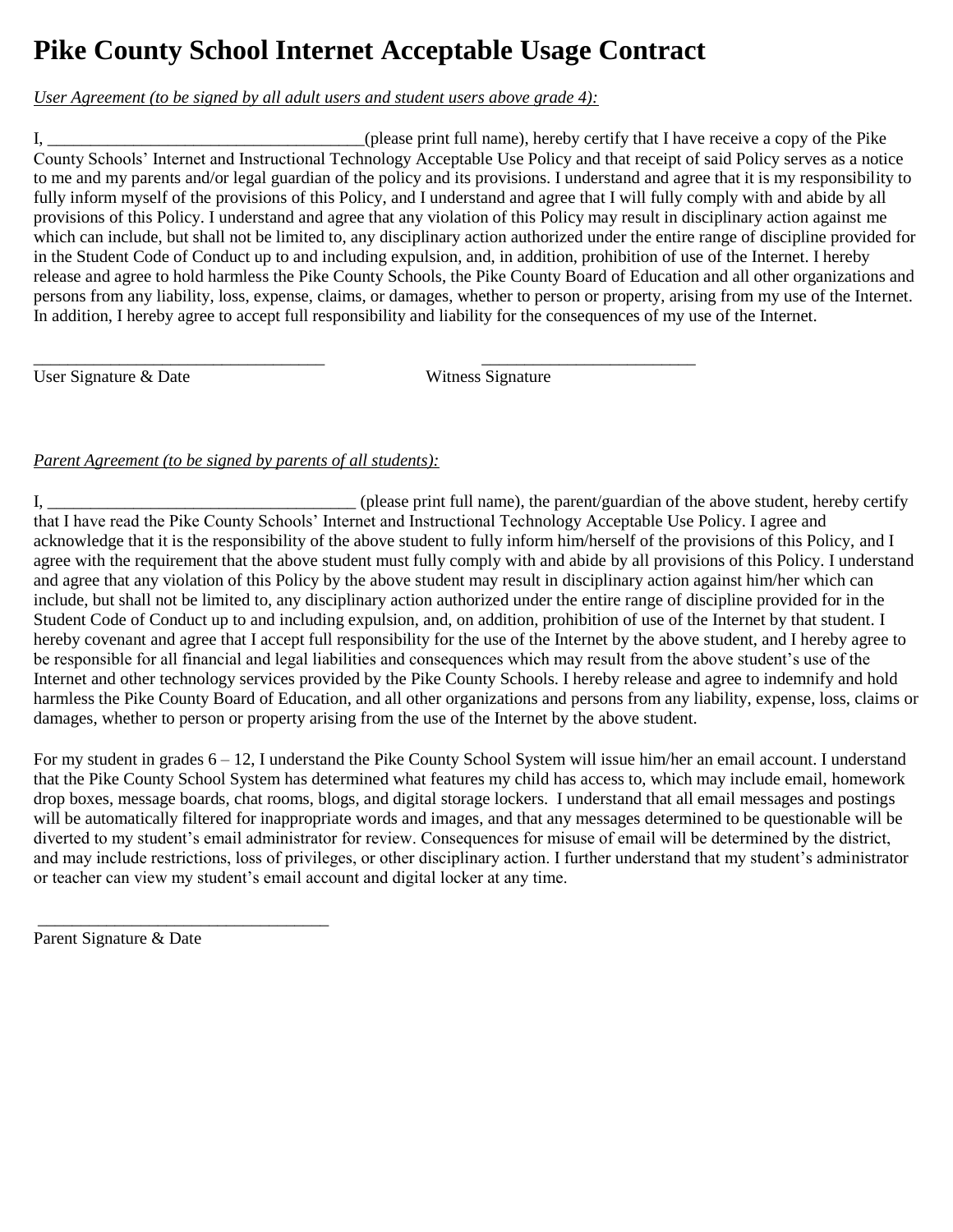## **Pike County Board of Education Transportation Request**

| Are you the                      | $\Box$ Parent $\Box$ Guardian                                                                                                                                                                                                                                                                                                |
|----------------------------------|------------------------------------------------------------------------------------------------------------------------------------------------------------------------------------------------------------------------------------------------------------------------------------------------------------------------------|
|                                  | Names/Grades of children needing transportation:                                                                                                                                                                                                                                                                             |
| 1.                               |                                                                                                                                                                                                                                                                                                                              |
| 2.                               |                                                                                                                                                                                                                                                                                                                              |
| 3.                               |                                                                                                                                                                                                                                                                                                                              |
| 4.                               |                                                                                                                                                                                                                                                                                                                              |
| 5.                               |                                                                                                                                                                                                                                                                                                                              |
| 6.                               |                                                                                                                                                                                                                                                                                                                              |
|                                  | Name of School if known:                                                                                                                                                                                                                                                                                                     |
| Telephone Number with Area Code: |                                                                                                                                                                                                                                                                                                                              |
| Home                             |                                                                                                                                                                                                                                                                                                                              |
| Work                             |                                                                                                                                                                                                                                                                                                                              |
| Cellular                         |                                                                                                                                                                                                                                                                                                                              |
|                                  |                                                                                                                                                                                                                                                                                                                              |
|                                  |                                                                                                                                                                                                                                                                                                                              |
| Directions to your residence:    |                                                                                                                                                                                                                                                                                                                              |
|                                  |                                                                                                                                                                                                                                                                                                                              |
| Description of residence:        | <u> 1989 - Johann Barn, amerikan bernama di sebagai bernama di sebagai bernama di sebagai bernama di sebagai bern</u>                                                                                                                                                                                                        |
|                                  | <u> 1989 - Johann Barn, amerikan bernama di sebagai bernama di sebagai bernama di sebagai bernama di sebagai bern</u>                                                                                                                                                                                                        |
| Check all that apply:            |                                                                                                                                                                                                                                                                                                                              |
| $\square$ Wood                   | $\Box$ Vinyl Sided                                                                                                                                                                                                                                                                                                           |
| $\Box$ Brick                     | $\Box$ Mobile Home                                                                                                                                                                                                                                                                                                           |
|                                  | Alabama education law (16-213-233) the Alabama State Board of Education (290-2-1-03) establish a<br>minimum distance between stops. Minimum distance helps assure a safe distance for bus drivers to leave<br>one gton move into traffic and correctly given their intention to stop eggin. Stops that are located too close |

one stop, move into traffic, and correctly signal their intention to stop again. Stops that are located too close together create unsafe conditions for students on the bus, students at the stops, and traffic around the school bus. Additionally, stops must be located at sites where there is a minimum of 500 feet of visibility in both directions. Also, stops for students at stop signs, bridges, curves, hills and at a four-way intersection will not be approved.

I certify that the information given is correct and that I have read the above statement.

 $Signature: \begin{tabular}{|l|l|} \hline \hline \multicolumn{1}{|l|}{3} & \multicolumn{1}{|l|}{5} & \multicolumn{1}{|l|}{5} \\ \hline \multicolumn{1}{|l|}{5} & \multicolumn{1}{|l|}{5} & \multicolumn{1}{|l|}{5} & \multicolumn{1}{|l|}{5} & \multicolumn{1}{|l|}{5} & \multicolumn{1}{|l|}{5} & \multicolumn{1}{|l|}{5} & \multicolumn{1}{|l|}{5} & \multicolumn{1}{|l|}{5} & \multicolumn{1}{|l|}{5} & \multicolumn{1}{|l|}{5}$ 

Please complete the form in its entirety and 1) fax to (334)566-6937, 2) turn it in to your local, or 3) turn it in to the Pike County Schools Operation Center at 317 Montgomery Street, Troy, AL 36081.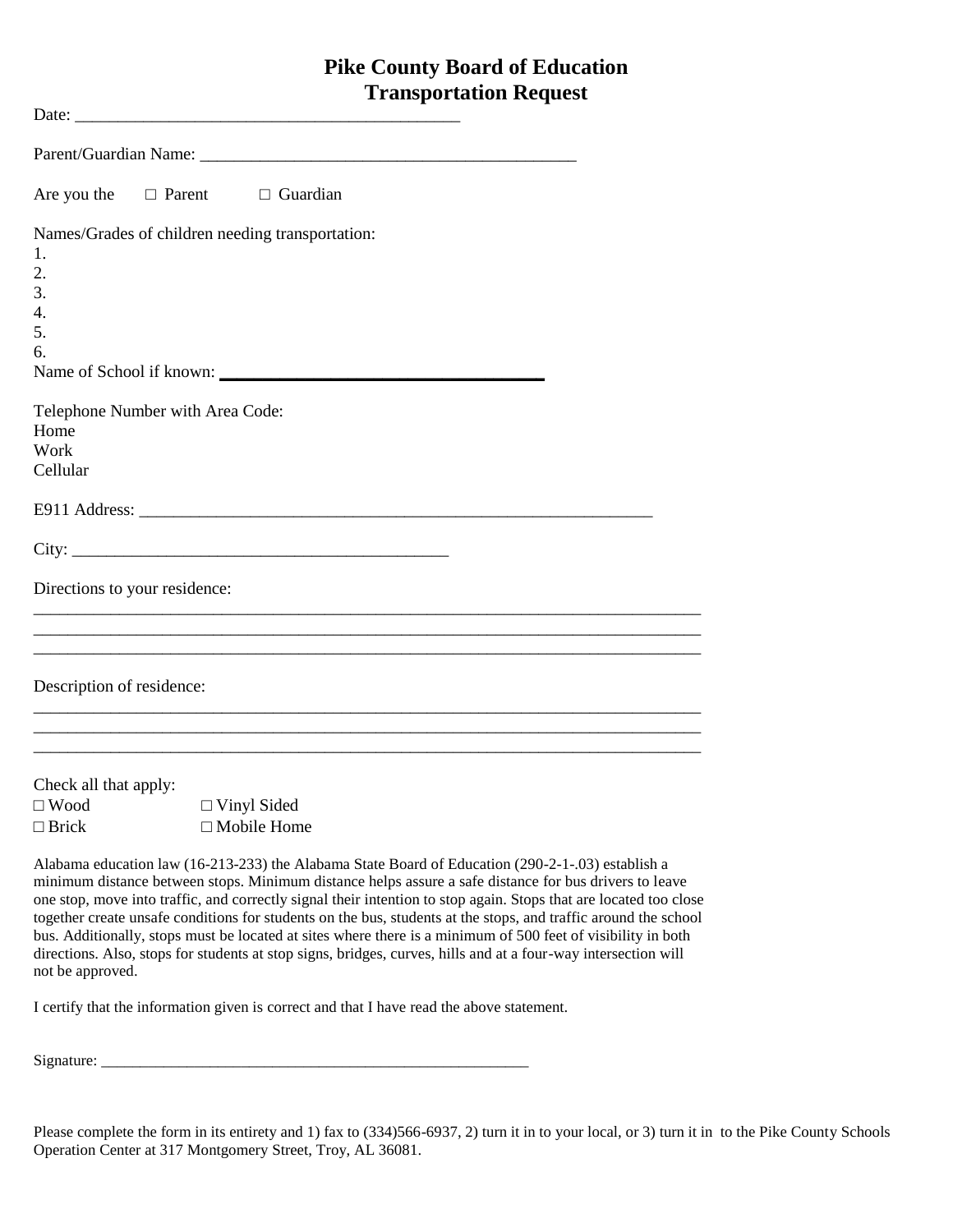## **CERTIFICATION OF RECEIPT PIKE COUNTY BOARD OF EDUCATION STUDENT CODE OF CONDUCT**

I certify that I have received and read a copy of the Student Code of Conduct.

| <b>School attending:</b>    | Grade: |
|-----------------------------|--------|
| <b>Student's Signature:</b> | Date:  |
| <b>Parent's Signature:</b>  | Date:  |

If you should have any questions or comments pertaining to the contents of The Code, please contact your child's principal.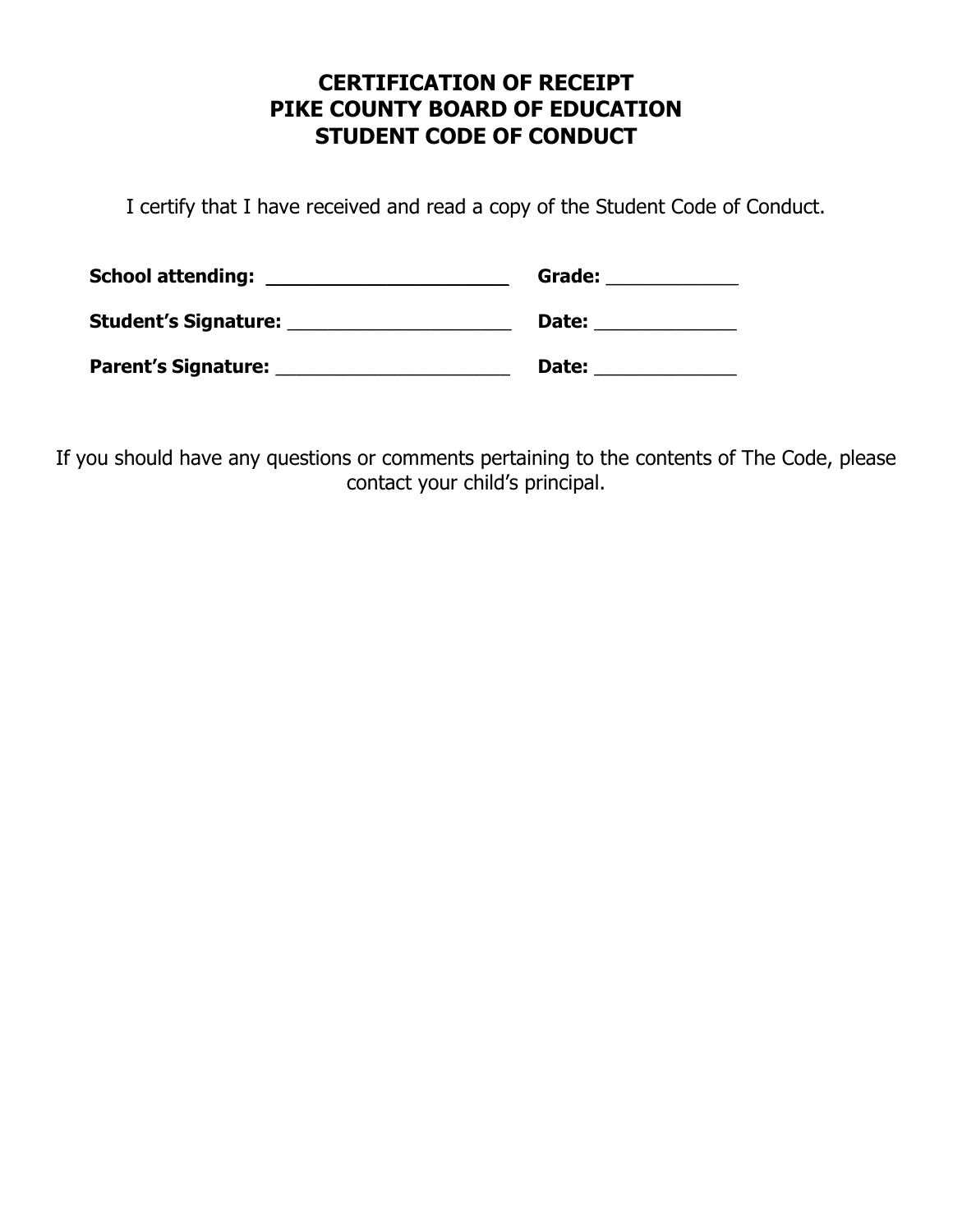### **Pike County Schools HOME LANGUAGE SURVEY**

|                                                                                                                                                                                                                                                                                                                               |  | Female |
|-------------------------------------------------------------------------------------------------------------------------------------------------------------------------------------------------------------------------------------------------------------------------------------------------------------------------------|--|--------|
|                                                                                                                                                                                                                                                                                                                               |  |        |
|                                                                                                                                                                                                                                                                                                                               |  |        |
|                                                                                                                                                                                                                                                                                                                               |  |        |
|                                                                                                                                                                                                                                                                                                                               |  |        |
| Federal and state laws require the following information be collected about the primary and home language of every<br>student upon enrollment in the school district<br>. Please complete a survey for each child you are enrolling in the school district.                                                                   |  |        |
|                                                                                                                                                                                                                                                                                                                               |  |        |
|                                                                                                                                                                                                                                                                                                                               |  |        |
| 3. What language is spoken by you and your family most of the time at home? _______________________                                                                                                                                                                                                                           |  |        |
| If a language other than English is indicated for any of the above questions, the school district will test your child's<br>English language proficiency to determine eligibility for initial and continuing placement in an English language<br>development program. You will be notified about the results of this testing. |  |        |
| 4. If available, in what language would you prefer to receive information<br>from the school?                                                                                                                                                                                                                                 |  |        |
|                                                                                                                                                                                                                                                                                                                               |  |        |
|                                                                                                                                                                                                                                                                                                                               |  |        |

| Parent or Guardian's Signature | Date |
|--------------------------------|------|
|--------------------------------|------|

| <b>OFFICE USE ONLY</b> |                  |               |  |  |  |  |
|------------------------|------------------|---------------|--|--|--|--|
| Student ID #           | Date Distributed | Date Received |  |  |  |  |
|                        |                  |               |  |  |  |  |